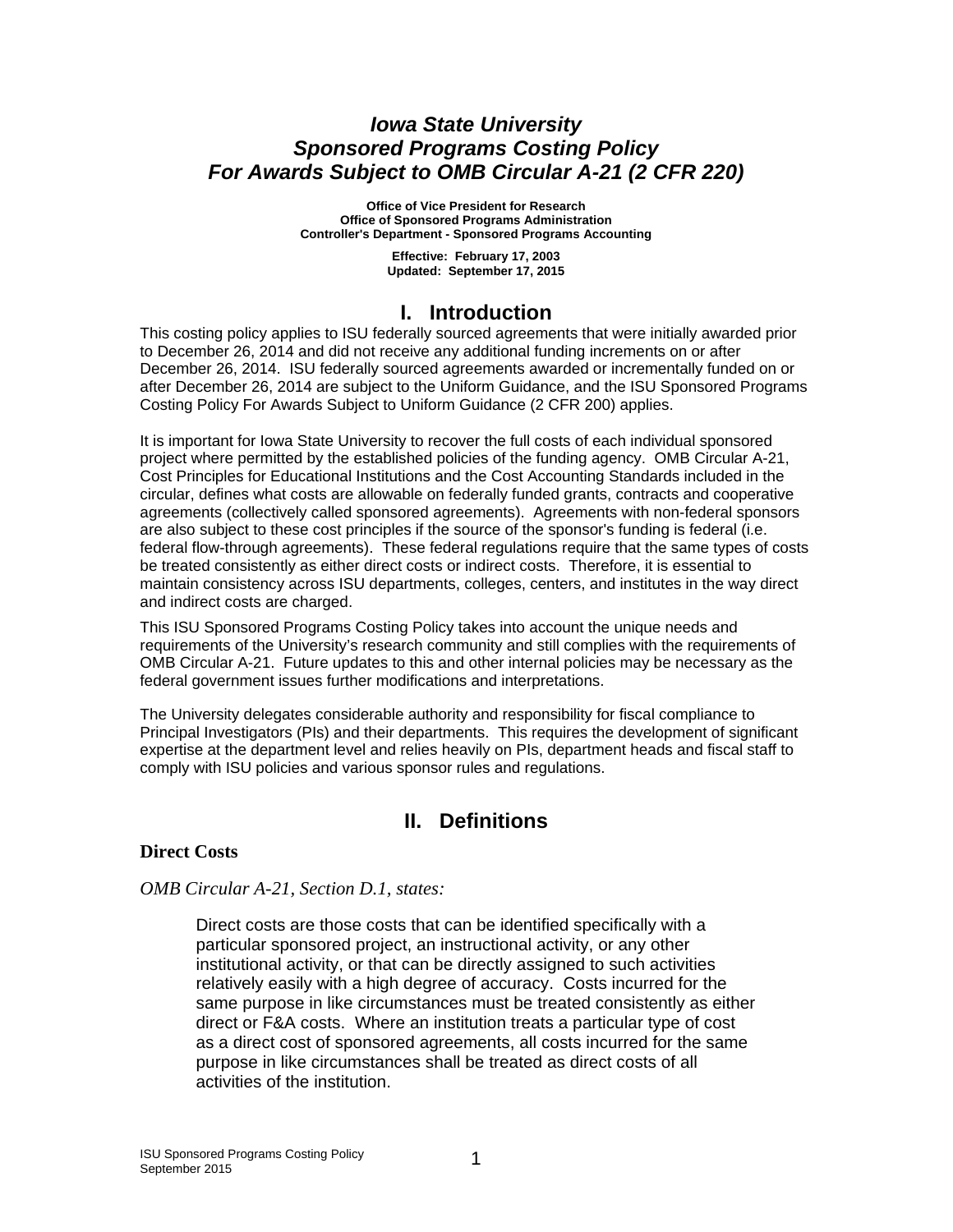A direct cost is considered appropriate when a specific sponsored project gains explicit benefit for a specific programmatic purpose. For example, a PI's salary, when represented by scientific effort on a particular project, is an allowable direct cost to that specific project.

### **Facilities and Administrative Costs** (a.k.a. F&A, Indirect Costs or Overhead Costs)

### *OMB Circular A-21, Section E.1, states:*

F&A costs are those that are incurred for common or joint objectives and therefore cannot be identified readily and specifically with a particular sponsored project, an instructional activity, or any other institutional activity.

At educational institutions such costs normally are classified under the following indirect categories: building and equipment depreciation; general and administrative expenses; departmental administrative expenses; sponsored projects administration expenses; operation and maintenance expenses; and library expenses.

Indirect costs are infrastructure costs of the University that support the programs of the institution, including research and other sponsored projects. Examples of indirect costs are maintenance costs, the costs of electricity and heat, accounting services, personnel services, departmental administration, purchasing services, and animal care and use administration.

# **III. Consistent Treatment of Costs**

Consistent treatment of costs is a basic cost accounting principle that is specifically required by OMB Circular A-21 to assure that the same types of costs are not charged to sponsored agreements both as direct costs and as F&A (indirect) costs. All proposals submitted by ISU are to be consistent in the treatment of costs.

Consistency in this context means that costs incurred for the same purpose, in like circumstances, must be treated uniformly either as direct costs or F&A (indirect) costs. Certain types of costs (e.g., salaries of administrative and clerical staff, office supplies, postage) are normally treated as F&A (indirect) costs and cannot be charged directly to federally sponsored projects unless the circumstances related to a particular project are clearly different from the normal operations of the institution.

### **Example**

Postage is normally treated as an F&A (indirect) cost. However, a particular project may have an exceptional need for postage, e.g. the mailing of survey questionnaires is required. As the objectives of the project constitute "unlike circumstances" compared to routine postage requirements, it would be appropriate to charge the project directly for the postage to mail the questionnaires in this case.

Note: the OMB Circulars apply to federally sponsored agreements and federal flow-through sponsored agreements, and costs normally charged as F&A (indirect) costs MAY be charged directly to NONFEDERAL agreements if not prohibited by sponsor policy.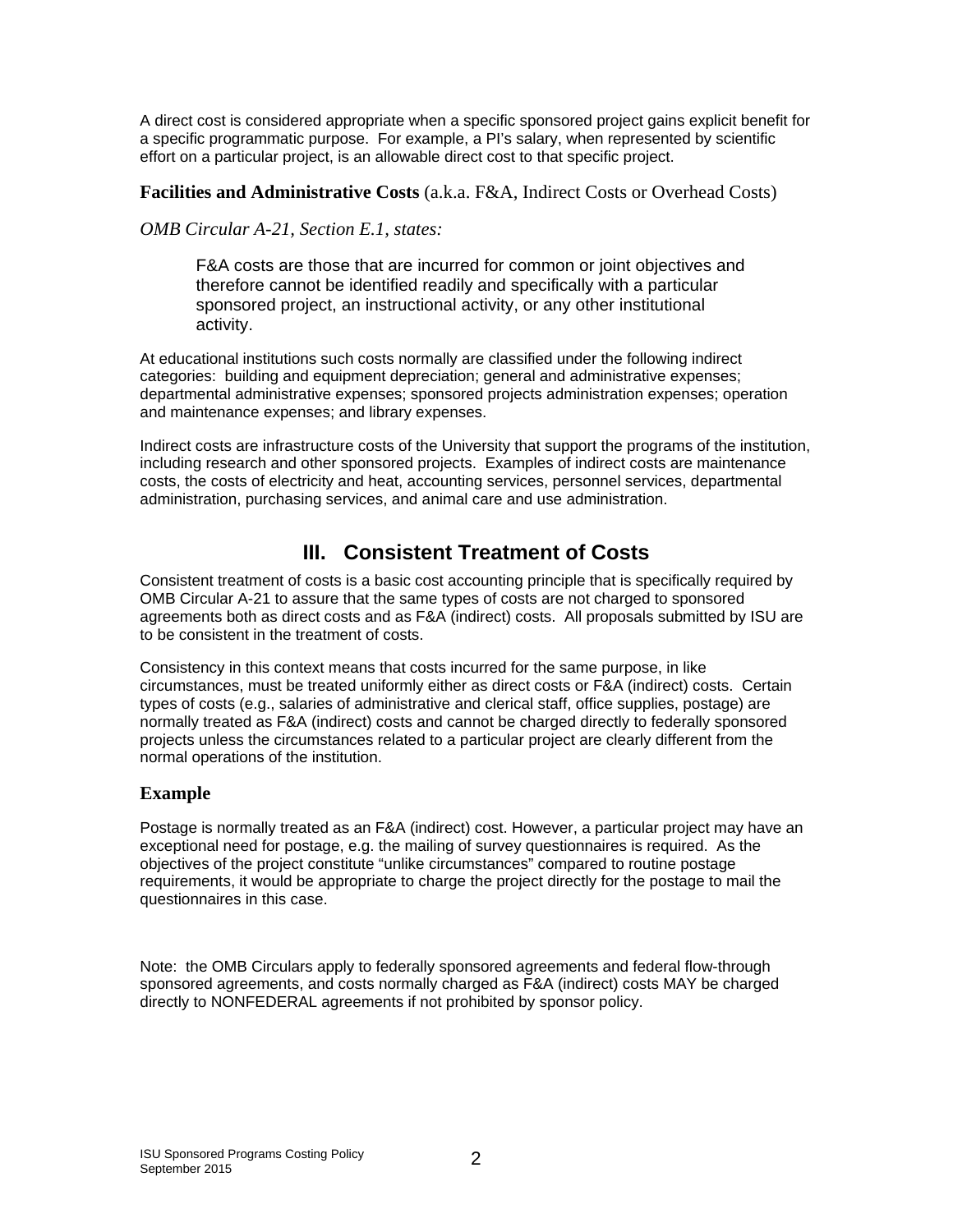# **IV. Distribution of Direct Costs Between Two or More Sponsored Projects**

OMB Circular A-21 provides two methods for allocating an allowable direct cost to two or more sponsored projects.

*OMB Circular A-21, Section C.4.d.(3), states:*

If a cost benefits two or more projects or activities in proportions that can be determined without undue effort or cost, the cost should be allocated to the projects based on the proportional benefit.

If a cost benefits two or more projects or activities in proportions that cannot be determined because of the interrelationship of the work involved, then the costs may be allocated or transferred to benefited projects on any reasonable basis...

### **A. The Proportional Benefit Rule**

The proportional benefit rule applies when it is possible to determine the proportional benefit of the cost to each project. The cost is allocated according to the proportion of benefit provided to each project. For example, the cost of lab supplies might be allocated based upon the quantity used (or planned to be used) on each project.

### **B. The Interrelationship Rule**

The interrelationship rule applies when it is not possible to determine the proportional benefit to each project because of the interrelationship of the work involved. The cost is distributed on any reasonable basis because the proportional benefit cannot be quantified and identified to the individual projects. For example, the cost of lab supplies might be allocated based upon the allocation of employee salaries to each project.

# **V. Unlike Circumstances\***

Costs normally charged indirectly may be charged directly when unlike or unusual circumstances exist. The University relies on the principal investigator and other officials to exercise judgment in identifying situations where "unlike" circumstances exist.

The following is the OMB interpretation (August 8, 2000) that provides guidance on defining the circumstances under which administrative and clerical salaries may be charged directly to federal sponsored agreements in accordance with the provisions of Section F.6.b. of OMB Circular A-21.

This provision is intended to establish the principle that the salaries of administrative and clerical staff should usually be treated as indirect costs, but that direct charging of these costs may be appropriate where the nature of the work performed under a particular project requires an extensive amount of administrative or clerical support which is significantly greater than the routine level of such services provided by academic departments. The costs would need to meet the general criteria for direct charging in OMB Circular A-21, Section D.1.—i.e., 'be identified specifically with a particular sponsored project . . . relatively easily with a high degree of accuracy,' and the special circumstances requiring direct charging of the services would need to be justified to the satisfaction of the awarding agency in the grant application or contract proposal.

**\***Please note the ISU procedures in Section VI are to be followed if unlike circumstances exist after a project has started and were not documented in the project's proposal.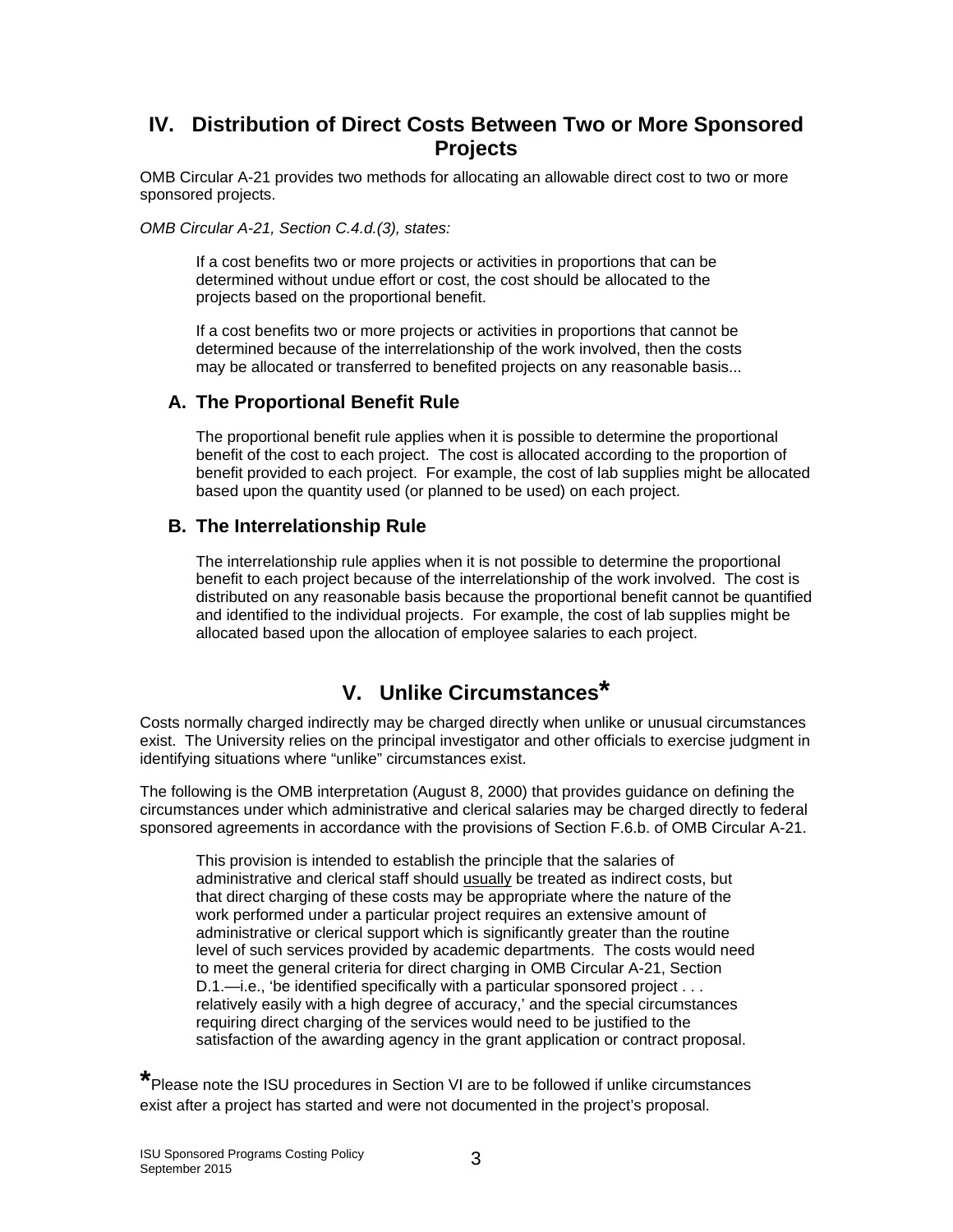The following examples from OMB Circular A-21, Exhibit C, are illustrative of circumstances where direct charging the salaries of administrative or clerical staff may be appropriate.

- 1. Large, complex programs such as General Clinical Research Centers, Primate Centers, Program Projects, environmental research centers, engineering research centers, and other grants and contracts that entail assembling and managing teams of investigators from a number of institutions.
- 2. Projects which involve extensive data accumulation, analysis and entry, surveying, tabulation, cataloging, searching literature, and reporting (such as epidemiological studies, clinical trials, and retrospective clinical records studies).
- 3. Projects that require making travel and meeting arrangements for large numbers of participants, such as conferences and seminars.
- 4. Projects whose principal focus is the preparation and production of manuals and large reports, books and monographs (excluding routine progress and technical reports).
- 5. Projects that are geographically inaccessible to normal departmental administrative services, such as seagoing research vessels, radio astronomy projects, and other research field sites that are remote from campus.
- 6. Individual projects requiring project-specific database management; individualized graphics or manuscript preparation; human or animal protocol; and multiple project-related investigator coordination and communications.

#### **In consideration of the OMB interpretation, the following ISU guidelines are to be used to determine if unlike circumstances exist:**

- 1. Size, nature, and complexity of sponsored projects, although not the final determining factors are, in the aggregate, important considerations in determining unlike circumstances.
- 2. The activity must be specifically associated with the work of the sponsored project, as either:
	- a. Part of an unusually large or complex activity that requires separate administrative support;

OR

b. An administrative effort of at least 50 percent FTE is required to complete the specific and distinctive requirements of a particular grant or contract.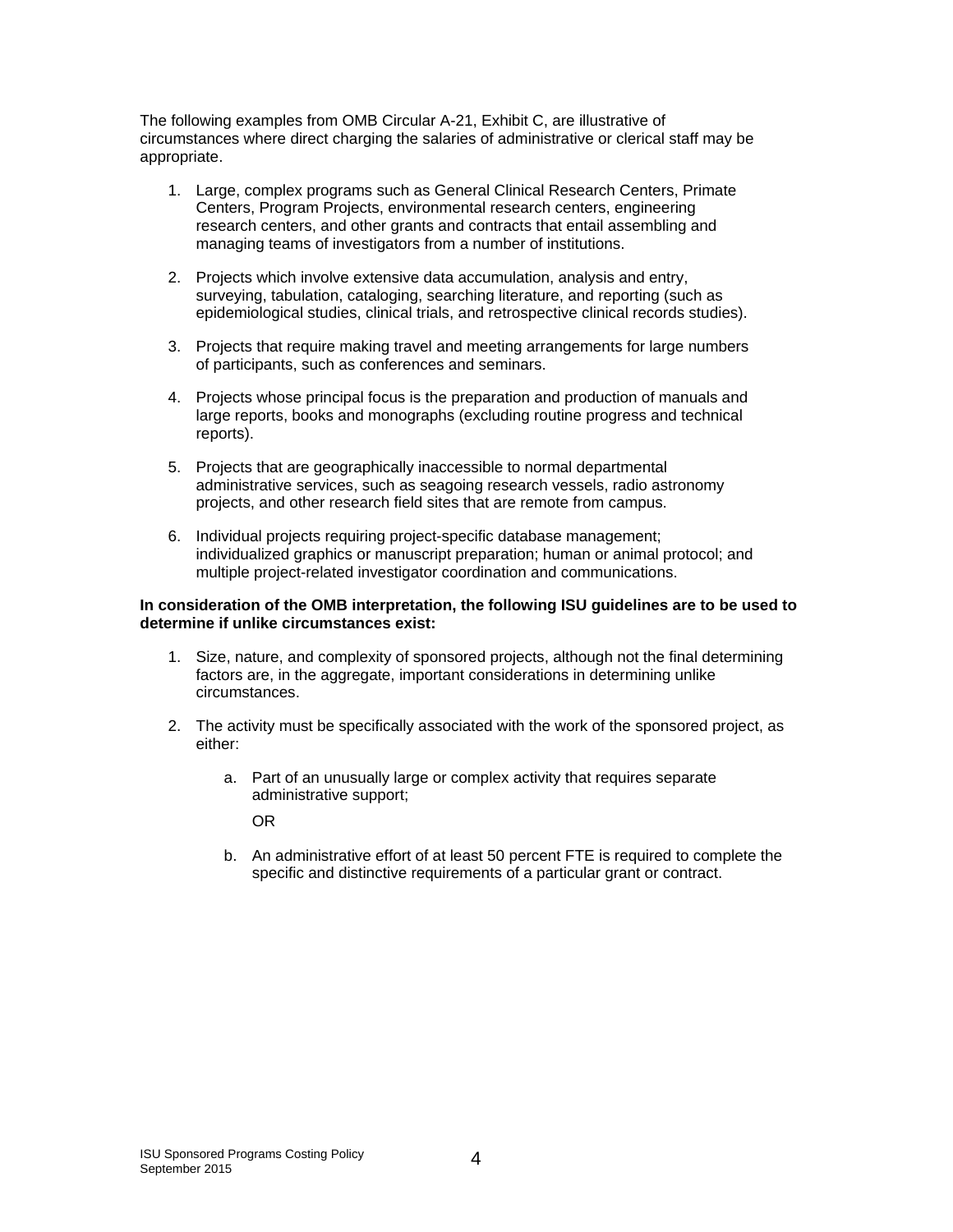- 3. In instances where a sponsored project has unique requirements for extensive administrative and clerical support, office supplies, postage and/or telecommunications costs substantially beyond that normally provided by ISU departments, such costs may be charged to sponsored agreements as direct costs when:
	- a. The activity cost is required by the project's scope;

AND

b. The cost can be accurately identified to the project;

AND

c. The cost is identified and properly justified in the sponsored agreement budget; for example, the percent of effort, salaries, and fringe benefits of administrative and clerical positions must be specifically included in the proposal budget and the need for the services is clearly explained in the budget justification;

AND

d. The sponsoring agency accepts the cost as part of the project's direct cost budget (i.e., sponsor does not specifically disapprove the cost in the award documents, agency policy handbook, or other notification to the University).

For example:

- 1. Local telephone services would be allowable under a program requiring telephone surveys.
- 2. Postage would be allowable for a program requiring surveys by mail.

### **Other Examples of Unlike Circumstances Justifying Direct Charges**

- 1. Office Supplies Envelopes used to mail an unusually large number of research questionnaires
- 2. Office Supplies Paper, printer toner, etc. for a research lab computer that is only used for research papers and printing of data for the research project
- 3. Office Supplies Binders and folders used in a research lab to hold research results
- 4. Local Telephone Service A hotline or crisis line that is specifically required by a sponsored project
- 5. Memberships A membership in a professional or scientific organization if joining is the only means of obtaining a specific journal or periodical directly related to a sponsored project
- 6. Journals and Subscriptions The cost of a journal or subscription may be directly charged if the content is specifically and solely related to the sponsored project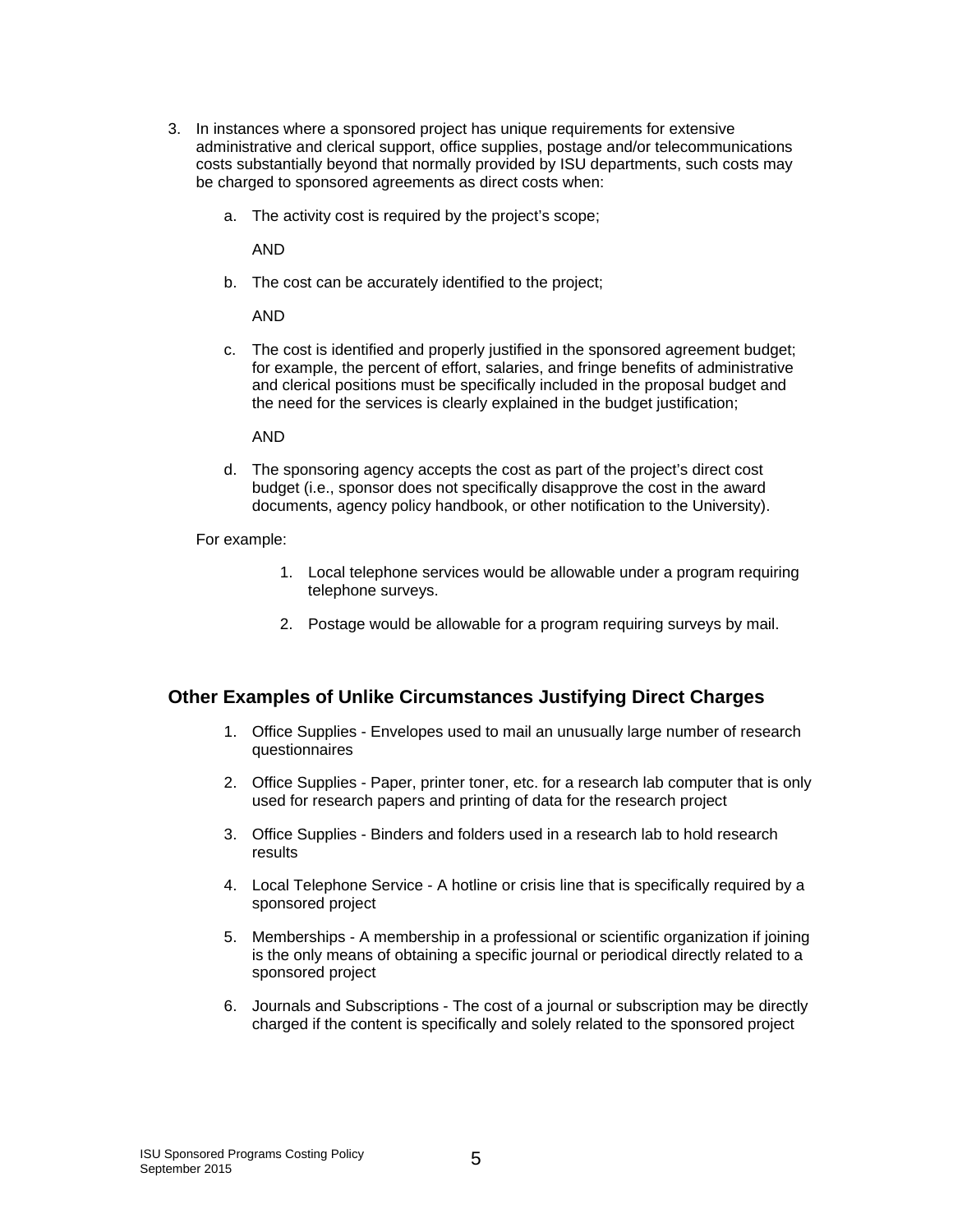# **VI. Procedures for Documenting Unlike Circumstances After Award Issuance**

Unlike circumstances (i.e. the direct charging to a sponsored project of costs normally considered to be indirect costs) should be anticipated and justified in the proposal budget and budget justification submitted to the sponsoring agency. However, where such costs were not anticipated and justified in the proposal, the department must document how these costs meet the ISU definition of unlike circumstances at the time of expenditure.

The justification prepared by the department must document the same information that would have been provided to the sponsoring agency in the proposal budget and budget justification. It must also explain why the cost was not included in the original budget.

These procedures do not relieve the principal investigator or department of their fiscal responsibility should the costs be disallowed.

### **Contact Information**

If questions, please contact the Office of Sponsored Programs Administration at 294-5225 or Sponsored Programs Accounting at 294-4569.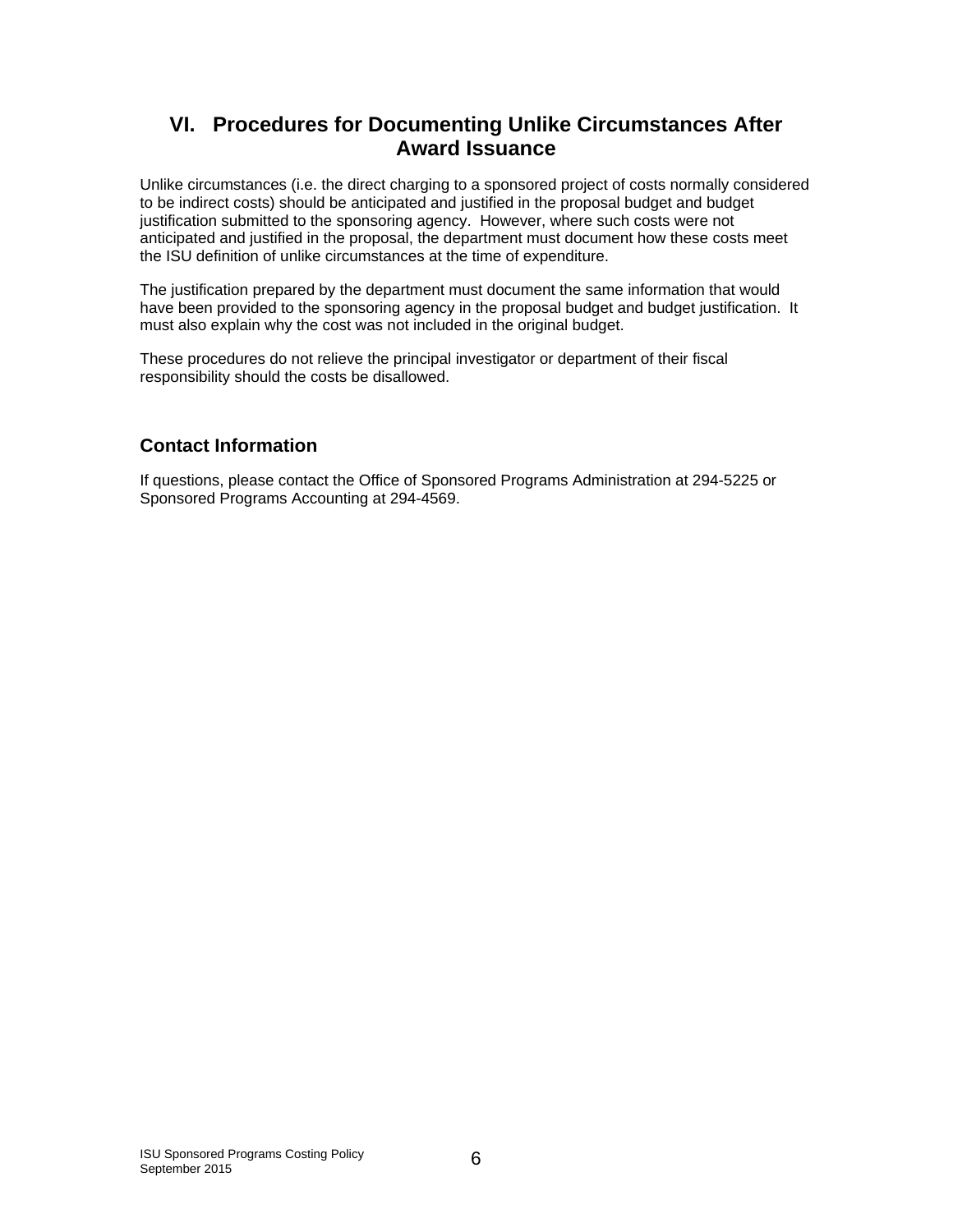# **VII. General Criteria for the Treatment of Costs**

# **A. Direct Costs**

The following types of costs should be directly charged to sponsored agreements when they can be specifically identified to the work performed under those agreements.

- **Salaries, Wages and Fringe Benefits:** Faculty Research associates Predoctoral and postdoctoral fellows Technicians, lab assistants, graduate students
- **Specialized Equipment**
- **Travel Costs:** Domestic Travel Foreign Travel
- **Graduate Student Tuition**
- **Materials and Supplies:**
	- **Chemicals** Laboratory supplies Computer software **Drugs** Books Uniforms Photographic supplies **Tools** Animals
- **Subcontracts/Subawards**
- **Other Direct Costs:** Radioactive waste disposal Consulting services Animal care Long distance telephone costs Freight and express

Patient care and subject costs

Costs that are normally treated as indirect costs MAY be charged to NONFEDERAL sponsored agreements if permitted by the sponsor's policies/practices or are otherwise approved by the sponsor.